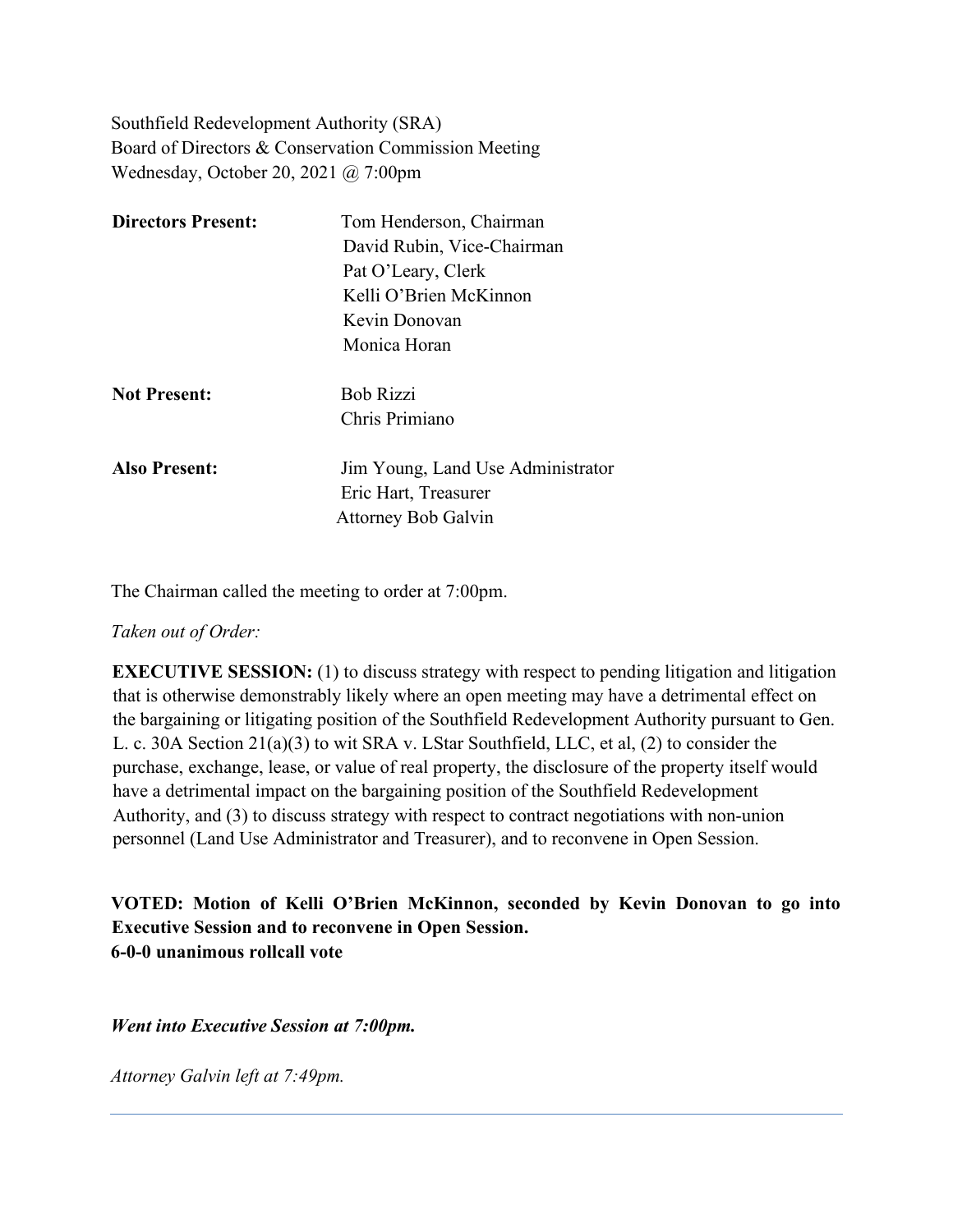*Open Session began at 7:51pm.*

**Open Session Minutes**

## **VOTED: Motion of Kevin Donovan, seconded by Pat O'Leary, to accept the September 22, 2021 minutes as written.**

**5-0-1 vote;** *Monica Horan abstained*

## **Conservation Commission**

Measure 21-16, Fairing Way -Certificate of Compliance (MassDEP File # SE081-1094)

Mr. Young said the project is complete with no outstanding issues.

**VOTED: Motion of Kelli O'Brien McKinnon, seconded by Dave Rubin, that the Conservation Commission issue a Certificate of Compliance for the following Order of Conditions: MassDEP File #SE081-1094 (Fairing Way), Complete Certification with condition #'s 57, 59, & 60 as ongoing. 6-0-0 unanimous vote**

Measure 21-17, Dorset Park -Partial Certificate of Compliance (MassDEP File # SE081-1005) Weymouth Assessor Parcels 58-597-128 and 58-652-28

Mr. Young said the work is complete on the two rear open space parcels.

**VOTED: Motion of Kevin Donovan, seconded by Kelli O'Brien McKinnon, that the Conservation Commission issue a Partial Certificate of Compliance to document that the work required under the Order of Conditions for MassDEP File #SE081-1005, as amended, is complete within the property located on Weymouth Assessor's Parcel 58-597-128 and 58- 652-28.**

**5-0-1 vote;** *Dave Rubin abstained*

## **SRA Office – BPD Union Point tenancy**

Chairman Henderson said Brookfield Properties Development (BPD) has requested the ability to use a portion of the SRA office building in order to conduct daily business. There was a consensus of the Board that this would be allowable. SRA staff to handle logistics.